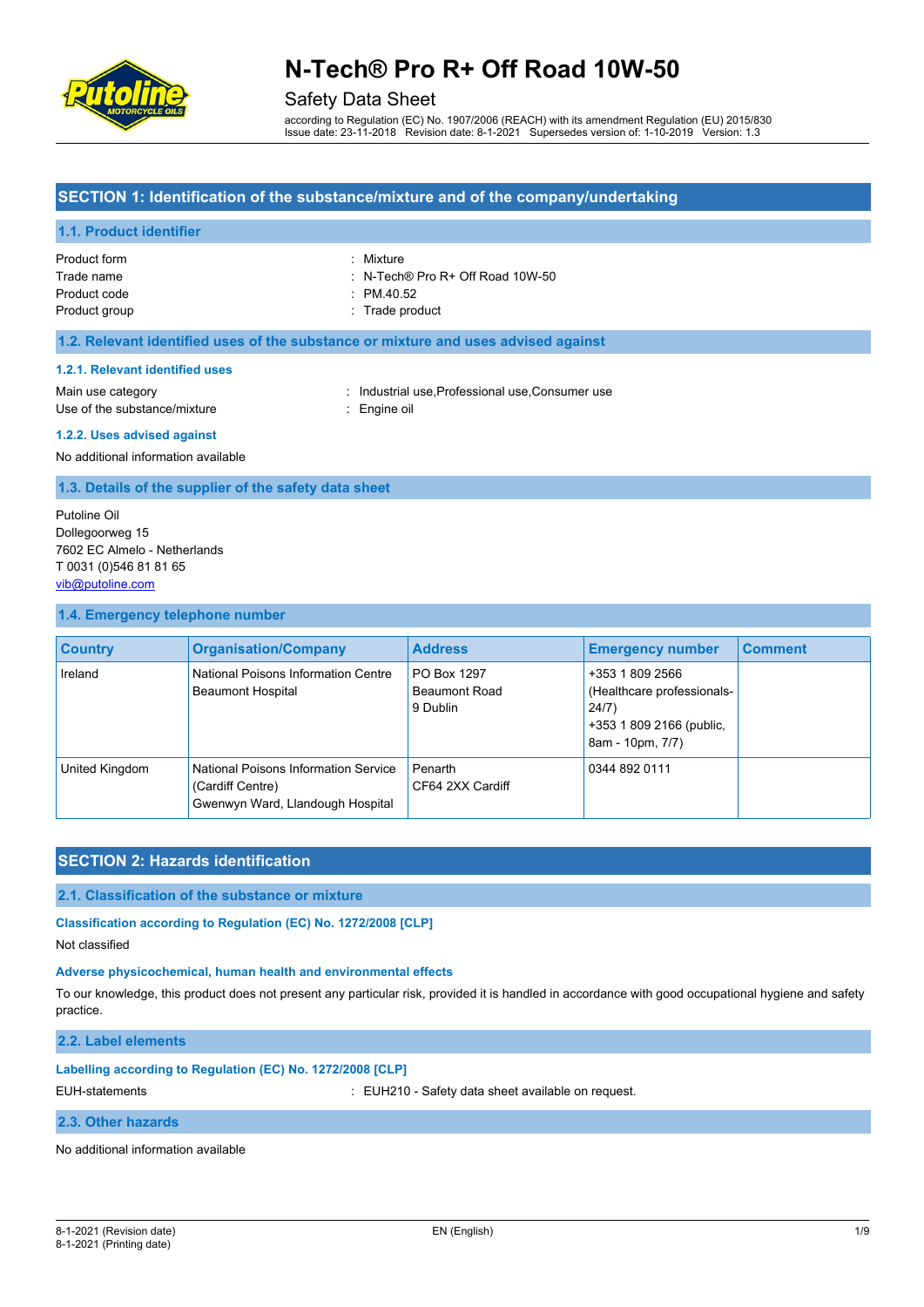### Safety Data Sheet

according to Regulation (EC) No. 1907/2006 (REACH) with its amendment Regulation (EU) 2015/830

### **SECTION 3: Composition/information on ingredients**

#### **3.1. Substances**

Not applicable

### **3.2. Mixtures**

Comments : Highly refined mineral oils and additives.

| <b>Name</b>                     | <b>Product identifier</b>                                                 | $\frac{9}{6}$ | <b>Classification according to</b><br><b>Requiation (EC) No.</b><br>1272/2008 [CLP] |
|---------------------------------|---------------------------------------------------------------------------|---------------|-------------------------------------------------------------------------------------|
| Oil Soluble Polyalkylene Glycol | (CAS-No.) proprietary<br>(EC-No.) Polymer                                 | $1 - 5$       | Aquatic Chronic 3, H412                                                             |
| Bis(nonylphenyl)amine           | (CAS-No.) 36878-20-3<br>(EC-No.) 253-249-4<br>(REACH-no) 01-2119488911-28 | $0.1 - 2.5$   | Aquatic Chronic 4, H413                                                             |

Comments **Source 20 Comments** : The highly refined mineral oil contains <3% (w/w) DMSOextract, according to IP346.

Full text of H-statements: see section 16

| <b>SECTION 4: First aid measures</b>   |                                                                  |
|----------------------------------------|------------------------------------------------------------------|
| 4.1. Description of first aid measures |                                                                  |
| First-aid measures after inhalation    | : Remove person to fresh air and keep comfortable for breathing. |
| First-aid measures after skin contact  | Wash skin with plenty of water.                                  |
| First-aid measures after eye contact   | : Rinse eyes with water as a precaution.                         |
| First-aid measures after ingestion     | : Call a poison center or a doctor if you feel unwell.           |

**4.2. Most important symptoms and effects, both acute and delayed**

No additional information available

**4.3. Indication of any immediate medical attention and special treatment needed**

Treat symptomatically.

| <b>SECTION 5: Firefighting measures</b>                         |                                                                                                                                           |  |  |  |
|-----------------------------------------------------------------|-------------------------------------------------------------------------------------------------------------------------------------------|--|--|--|
| 5.1. Extinguishing media                                        |                                                                                                                                           |  |  |  |
| Suitable extinguishing media<br>Unsuitable extinguishing media  | : Water spray. Dry powder. Foam. Carbon dioxide.<br>: Do not use a heavy water stream.                                                    |  |  |  |
| 5.2. Special hazards arising from the substance or mixture      |                                                                                                                                           |  |  |  |
| Fire hazard<br>Hazardous decomposition products in case of fire | : Combustible liquid.<br>: Incomplete combustion releases dangerous carbon monoxide, carbon dioxide and other<br>toxic gases.             |  |  |  |
| 5.3. Advice for firefighters                                    |                                                                                                                                           |  |  |  |
| Protection during firefighting                                  | Do not attempt to take action without suitable protective equipment. Self-contained<br>breathing apparatus. Complete protective clothing. |  |  |  |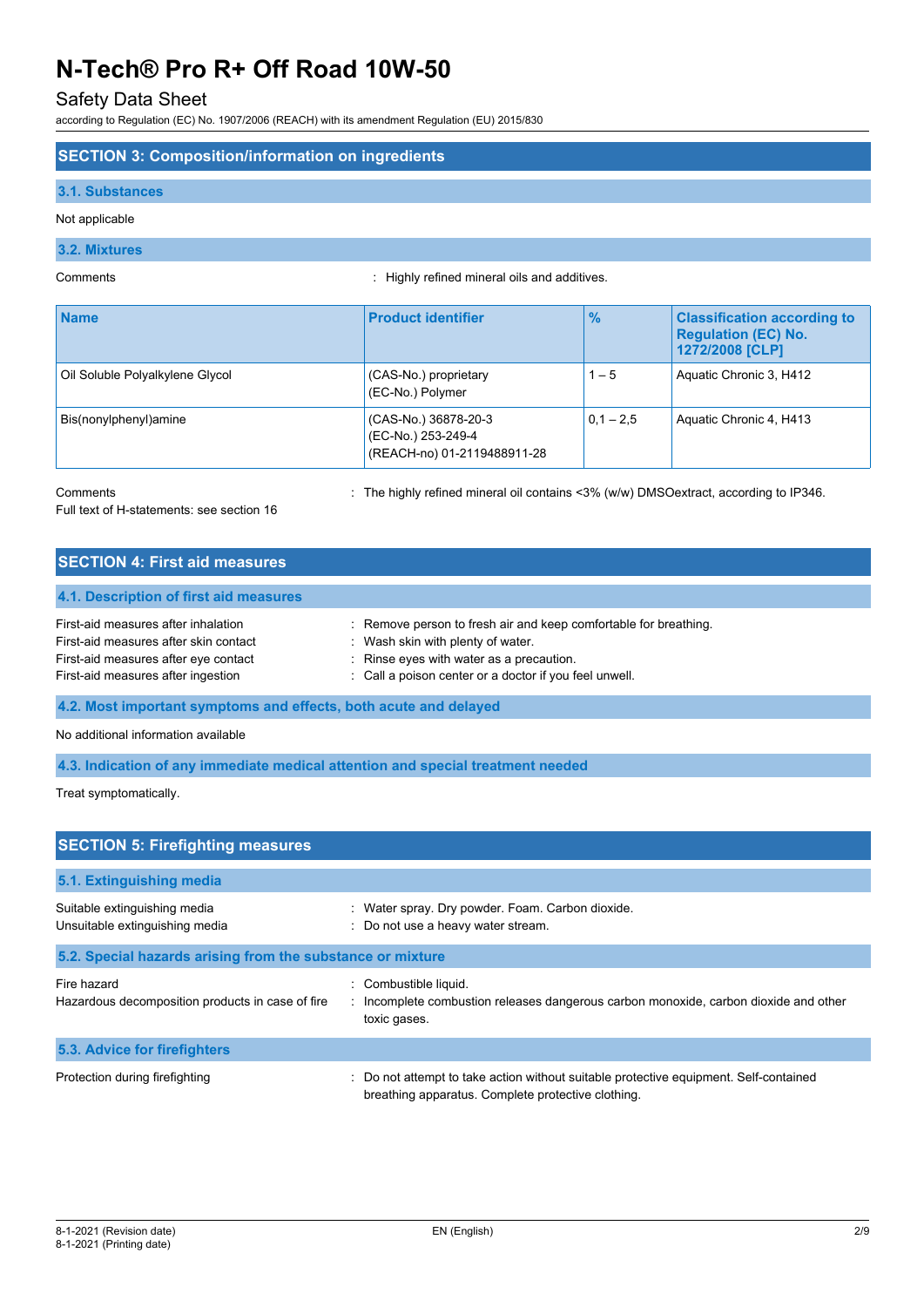# Safety Data Sheet

according to Regulation (EC) No. 1907/2006 (REACH) with its amendment Regulation (EU) 2015/830

| <b>SECTION 6: Accidental release measures</b>                            |                                                                                                                                                                    |  |
|--------------------------------------------------------------------------|--------------------------------------------------------------------------------------------------------------------------------------------------------------------|--|
| 6.1. Personal precautions, protective equipment and emergency procedures |                                                                                                                                                                    |  |
| 6.1.1. For non-emergency personnel<br>Emergency procedures               | : Ventilate spillage area.                                                                                                                                         |  |
| 6.1.2. For emergency responders                                          |                                                                                                                                                                    |  |
| Protective equipment                                                     | Do not attempt to take action without suitable protective equipment. For further information<br>÷.<br>refer to section 8: "Exposure controls/personal protection". |  |
| <b>6.2. Environmental precautions</b>                                    |                                                                                                                                                                    |  |
| Avoid release to the environment.                                        |                                                                                                                                                                    |  |
| 6.3. Methods and material for containment and cleaning up                |                                                                                                                                                                    |  |
| Methods for cleaning up<br>Other information                             | : Take up liquid spill into absorbent material.<br>Dispose of materials or solid residues at an authorized site.                                                   |  |
| 6.4. Reference to other sections                                         |                                                                                                                                                                    |  |
| For further information refer to section 13.                             |                                                                                                                                                                    |  |

| <b>SECTION 7: Handling and storage</b>                            |                                                                                                                                                                                              |
|-------------------------------------------------------------------|----------------------------------------------------------------------------------------------------------------------------------------------------------------------------------------------|
| 7.1. Precautions for safe handling                                |                                                                                                                                                                                              |
| Precautions for safe handling<br>Hygiene measures                 | : Ensure good ventilation of the work station. Wear personal protective equipment.<br>: Do not eat, drink or smoke when using this product. Always wash hands after handling the<br>product. |
| 7.2. Conditions for safe storage, including any incompatibilities |                                                                                                                                                                                              |
| Storage conditions<br>Storage temperature                         | : Store in a well-ventilated place. Keep cool.<br>: $<$ 40 °C                                                                                                                                |
| 7.3. Specific end use(s)                                          |                                                                                                                                                                                              |

No additional information available

# **SECTION 8: Exposure controls/personal protection**

**8.1. Control parameters**

### **8.1.1 National occupational exposure and biological limit values**

| N-Tech® Pro R+ Off Road 10W-50                                                                                                                             |                                           |  |
|------------------------------------------------------------------------------------------------------------------------------------------------------------|-------------------------------------------|--|
| <b>EU - Indicative Occupational Exposure Limit (IOEL)</b>                                                                                                  |                                           |  |
| Exposure limits/standards for materials that can be<br>formed when handling this product. When<br>mists/aerosols can occur the following is<br>recommended | 5 mg/m3 - ACGIH TLV (inhalable fraction). |  |

#### **8.1.2. Recommended monitoring procedures**

No additional information available

#### **8.1.3. Air contaminants formed**

No additional information available

#### **8.1.4. DNEL and PNEC**

No additional information available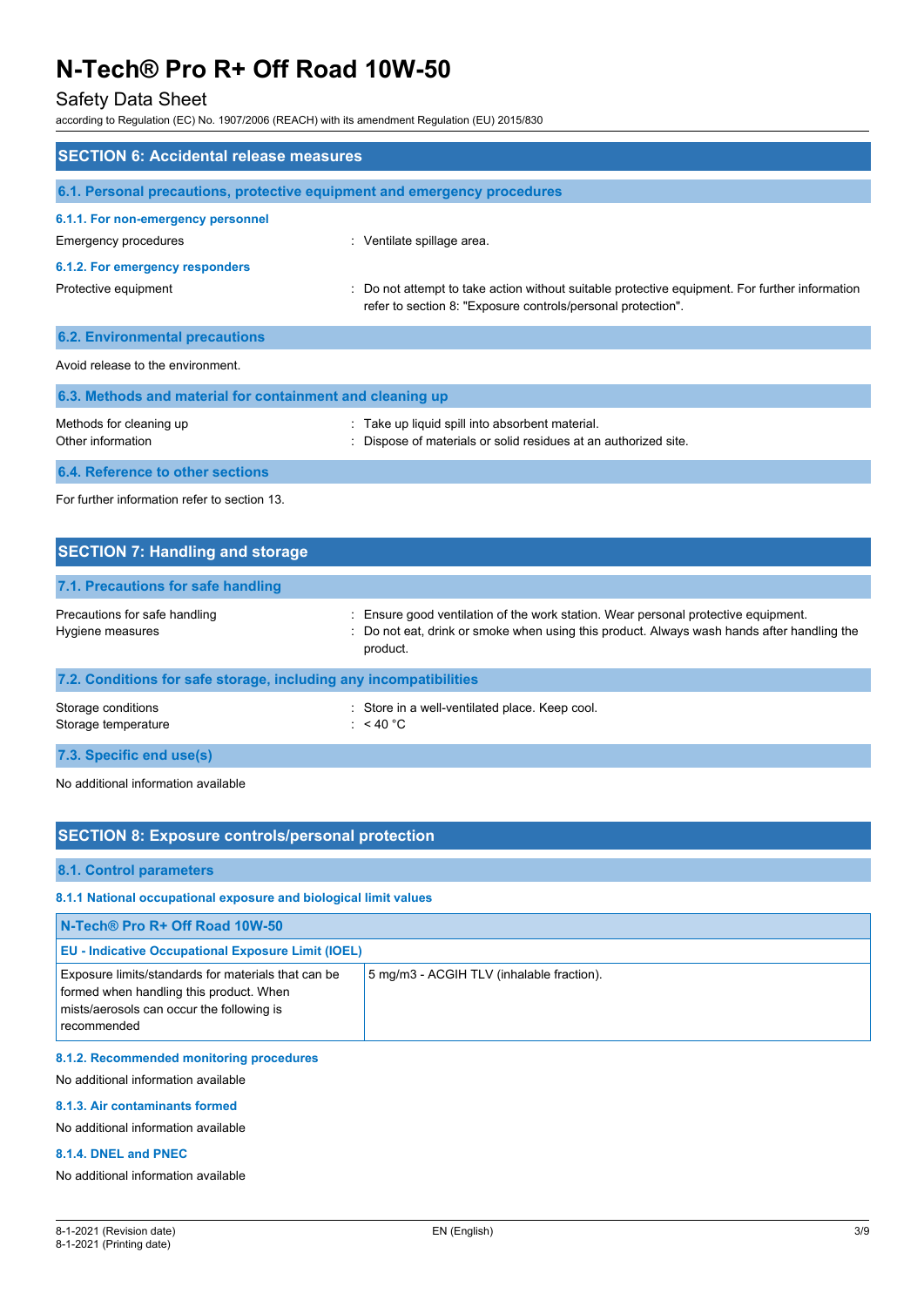## Safety Data Sheet

according to Regulation (EC) No. 1907/2006 (REACH) with its amendment Regulation (EU) 2015/830

#### **8.1.5. Control banding**

No additional information available

#### **8.2. Exposure controls**

#### **8.2.1. Appropriate engineering controls**

#### **Appropriate engineering controls:**

Ensure good ventilation of the work station.

#### **8.2.2. Personal protection equipment**

#### **Personal protective equipment symbol(s):**



#### **8.2.2.1. Eye and face protection**

| Eye protection: |                             |                        |                 |
|-----------------|-----------------------------|------------------------|-----------------|
| Safety glasses  |                             |                        |                 |
| Type            | <b>Field of application</b> | <b>Characteristics</b> | <b>Standard</b> |
| Safety glasses  | Droplet                     | clear                  | <b>EN 166</b>   |

#### **8.2.2.2. Skin protection**

# **Skin and body protection:** Wear suitable protective clothing

| Hand protection:  |                                                    |                                                     |                |                    |                   |
|-------------------|----------------------------------------------------|-----------------------------------------------------|----------------|--------------------|-------------------|
| Protective gloves |                                                    |                                                     |                |                    |                   |
| Type              | <b>Material</b>                                    | Permeation                                          | Thickness (mm) | <b>Penetration</b> | <b>Standard</b>   |
| Reusable gloves   | Nitrile rubber (NBR),<br>Neoprene rubber<br>(HNBR) | $ 5$ (> 240 minutes), 6 (> $ ≥0,35$<br>480 minutes) |                |                    | <b>EN ISO 374</b> |

#### **8.2.2.3. Respiratory protection**

| Res<br><b>otection:</b><br>niratorv<br>nr.<br>$  -$<br>$ -$ |  |
|-------------------------------------------------------------|--|
|                                                             |  |

#### In case of insufficient ventilation, wear suitable respiratory equipment

#### **8.2.2.4. Thermal hazards**

No additional information available

#### **8.2.3. Environmental exposure controls**

#### **Environmental exposure controls:**

Avoid release to the environment.

| <b>SECTION 9: Physical and chemical properties</b> |                                                            |  |
|----------------------------------------------------|------------------------------------------------------------|--|
|                                                    | 9.1. Information on basic physical and chemical properties |  |
| Physical state                                     | : Liguid                                                   |  |
| Colour                                             | $\therefore$ Brown.                                        |  |
| Odour                                              | : characteristic.                                          |  |
| Odour threshold                                    | No data available                                          |  |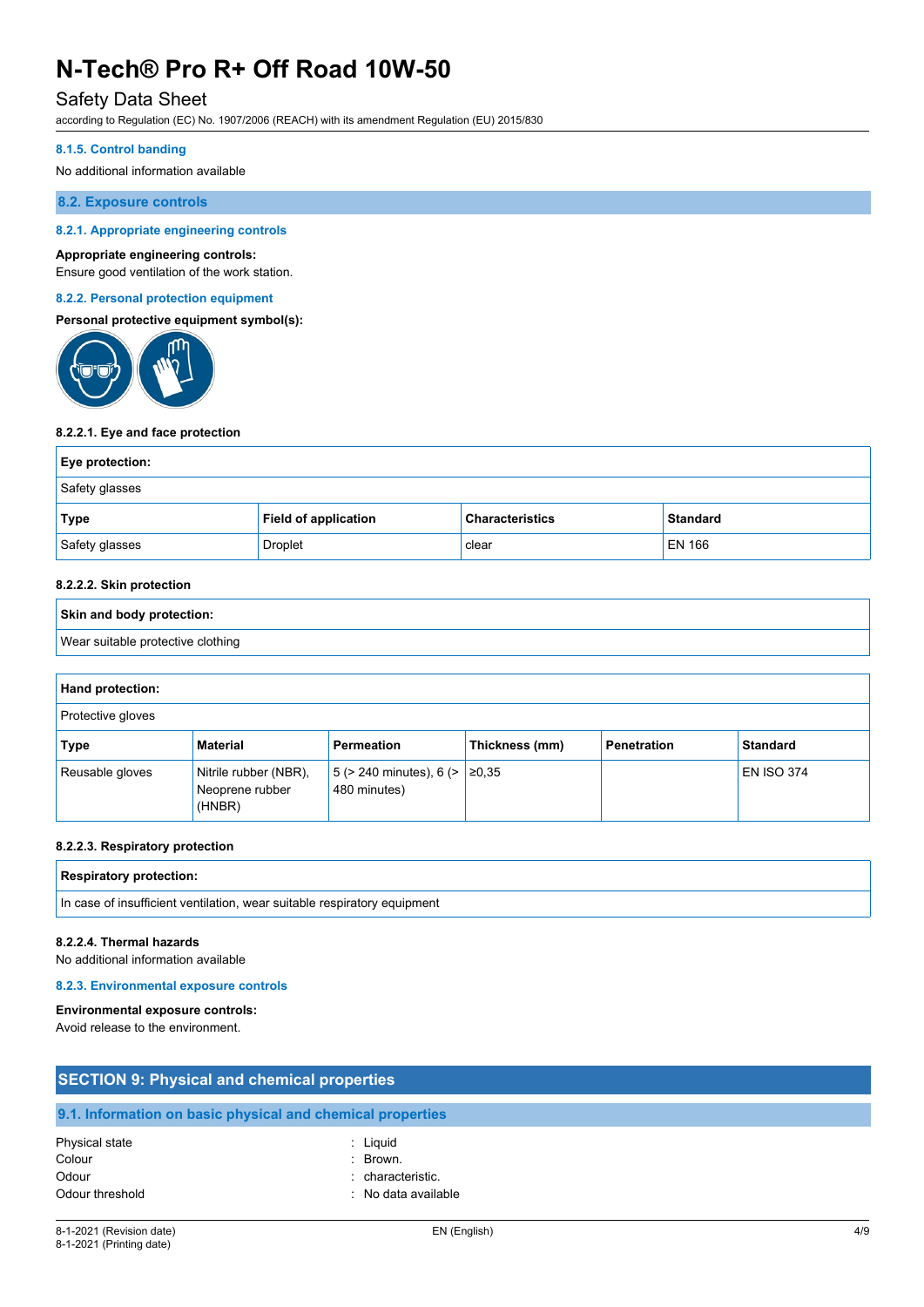# Safety Data Sheet

according to Regulation (EC) No. 1907/2006 (REACH) with its amendment Regulation (EU) 2015/830

| рH                                              | No data available                             |
|-------------------------------------------------|-----------------------------------------------|
| Relative evaporation rate (butylacetate=1)      | No data available                             |
| Melting point                                   | : Not applicable                              |
| Freezing point                                  | $\therefore$ -33 °C - ASTM D5950 (pour point) |
| Boiling point                                   | No data available                             |
| Flash point                                     | $: 240 °C$ - ASTM D92 (COC)                   |
| Auto-ignition temperature                       | : No data available                           |
| Decomposition temperature                       | No data available                             |
| Flammability (solid, gas)                       | Not applicable                                |
| Vapour pressure                                 | : No data available                           |
| Relative vapour density at 20 °C                | No data available                             |
| Relative density                                | No data available                             |
| Density                                         | 0,855 kg/l (15 °C) - ASTM D4052               |
| Solubility                                      | Water: Insoluble / Slightly miscible          |
| Partition coefficient n-octanol/water (Log Pow) | No data available                             |
| Viscosity, kinematic                            | 119 mm <sup>2</sup> /s (40 °C) - ASTM D7279   |
| Viscosity, dynamic                              | No data available                             |
| <b>Explosive properties</b>                     | No data available                             |
| Oxidising properties                            | No data available                             |
| <b>Explosive limits</b>                         | No data available                             |
|                                                 |                                               |

#### **9.2. Other information**

No additional information available

### **SECTION 10: Stability and reactivity**

#### **10.1. Reactivity**

The product is non-reactive under normal conditions of use, storage and transport.

**10.2. Chemical stability**

Stable under normal conditions.

**10.3. Possibility of hazardous reactions**

Reacts violently with (strong) oxidizers.

**10.4. Conditions to avoid**

None under recommended storage and handling conditions (see section 7).

**10.5. Incompatible materials**

No additional information available

**10.6. Hazardous decomposition products**

Under normal conditions of storage and use, hazardous decomposition products should not be produced.

LD50 dermal rat **business and all contract to the 2000 mg/kg bodyweight (OECD 402 method)** 

| <b>SECTION 11: Toxicological information</b>                                    |                                                          |  |
|---------------------------------------------------------------------------------|----------------------------------------------------------|--|
| 11.1 Information on toxicological effects                                       |                                                          |  |
| Acute toxicity (oral)<br>Acute toxicity (dermal)<br>Acute toxicity (inhalation) | : Not classified<br>: Not classified<br>: Not classified |  |
| Bis(nonylphenyl)amine (36878-20-3)                                              |                                                          |  |
| LD50 oral rat                                                                   | > 5000 mg/kg bodyweight (OECD 401 method)                |  |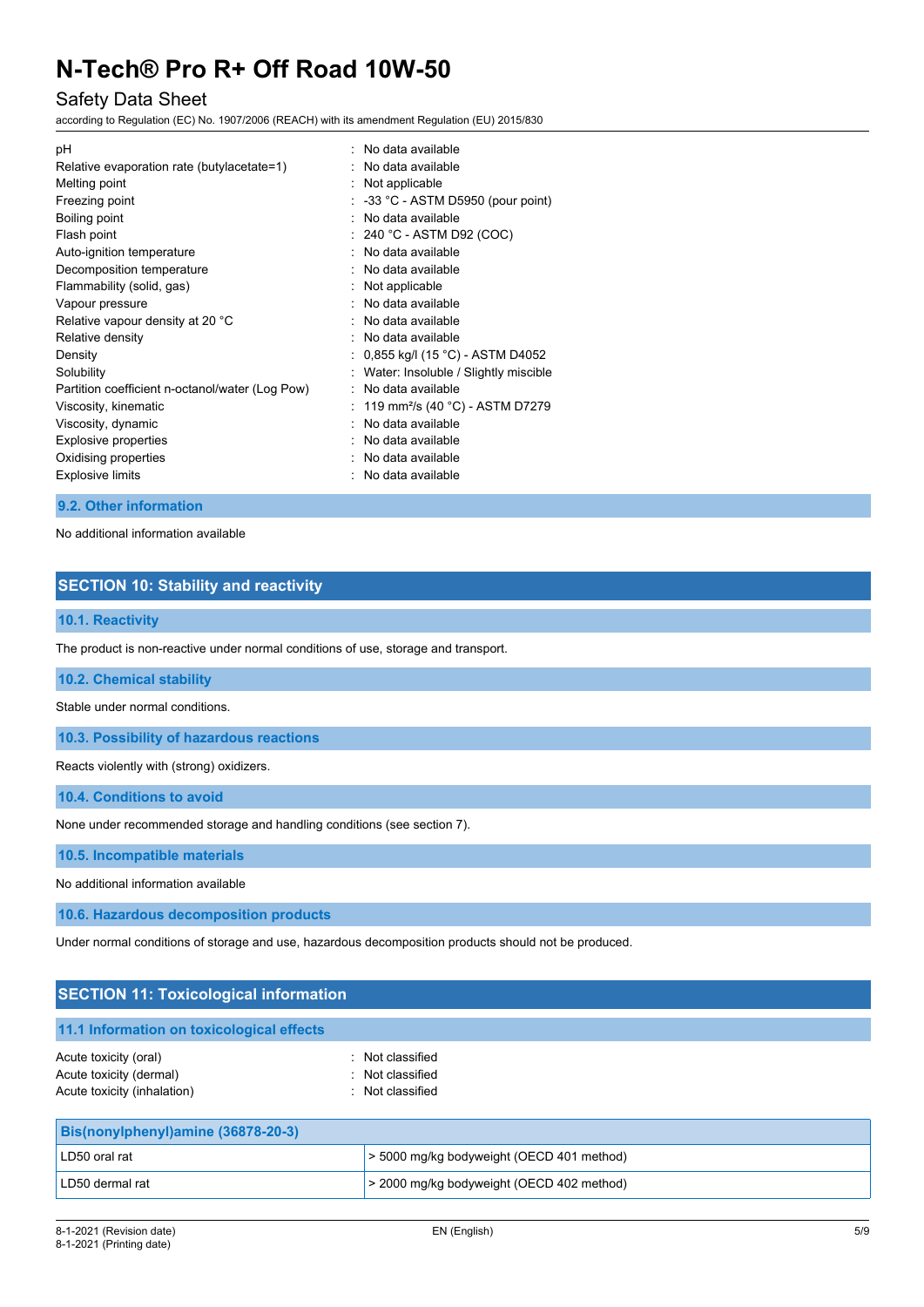# Safety Data Sheet

according to Regulation (EC) No. 1907/2006 (REACH) with its amendment Regulation (EU) 2015/830

| Skin corrosion/irritation         | Not classified   |  |
|-----------------------------------|------------------|--|
| Serious eye damage/irritation     | : Not classified |  |
| Respiratory or skin sensitisation | Not classified   |  |
| Germ cell mutagenicity            | : Not classified |  |
| Carcinogenicity                   | : Not classified |  |
| Reproductive toxicity             | : Not classified |  |
| STOT-single exposure              | Not classified   |  |
| STOT-repeated exposure            | : Not classified |  |
| Aspiration hazard                 | Not classified   |  |
| N-Tech® Pro R+ Off Road 10W-50    |                  |  |
|                                   |                  |  |

| Viscosity,<br>kinematic | ፡ (40 °C) - ASTM D7279 |
|-------------------------|------------------------|

| <b>SECTION 12: Ecological information</b>                                                                                                                                  |                                                                                                                                                                    |
|----------------------------------------------------------------------------------------------------------------------------------------------------------------------------|--------------------------------------------------------------------------------------------------------------------------------------------------------------------|
| 12.1. Toxicity                                                                                                                                                             |                                                                                                                                                                    |
| Ecology - general<br>Hazardous to the aquatic environment, short-term<br>(acute)<br>Hazardous to the aquatic environment, long-term<br>(chronic)<br>Not rapidly degradable | : The product is not considered harmful to aquatic organisms nor to cause long-term adverse<br>effects in the environment.<br>: Not classified<br>: Not classified |
| Bis(nonylphenyl)amine (36878-20-3)                                                                                                                                         |                                                                                                                                                                    |
| LC50 - Fish [1]                                                                                                                                                            | > 100 mg/l Brachydanio rerio (zebra-fish)                                                                                                                          |
| EC50 - Crustacea [1]                                                                                                                                                       | > 100 mg/l (OECD 202 method)                                                                                                                                       |
| EC50 72h - Algae [1]                                                                                                                                                       | $> 100$ mg/l                                                                                                                                                       |
| NOEC chronic crustacea                                                                                                                                                     | $> 10$ mg/l                                                                                                                                                        |
| NOEC chronic algae                                                                                                                                                         | $> 10$ mg/l                                                                                                                                                        |
| 12.2. Persistence and degradability                                                                                                                                        |                                                                                                                                                                    |
| Bis(nonylphenyl)amine (36878-20-3)                                                                                                                                         |                                                                                                                                                                    |
| Biodegradation                                                                                                                                                             | 1 % (test concentration 20,1 mg/l)                                                                                                                                 |
| Oil Soluble Polyalkylene Glycol (proprietary)                                                                                                                              |                                                                                                                                                                    |
| Persistence and degradability                                                                                                                                              | Not readily biodegradable.                                                                                                                                         |
| 12.3. Bioaccumulative potential                                                                                                                                            |                                                                                                                                                                    |
| No additional information available                                                                                                                                        |                                                                                                                                                                    |
| 12.4. Mobility in soil                                                                                                                                                     |                                                                                                                                                                    |
| No additional information available                                                                                                                                        |                                                                                                                                                                    |
| 12.5. Results of PBT and vPvB assessment                                                                                                                                   |                                                                                                                                                                    |
| No additional information available                                                                                                                                        |                                                                                                                                                                    |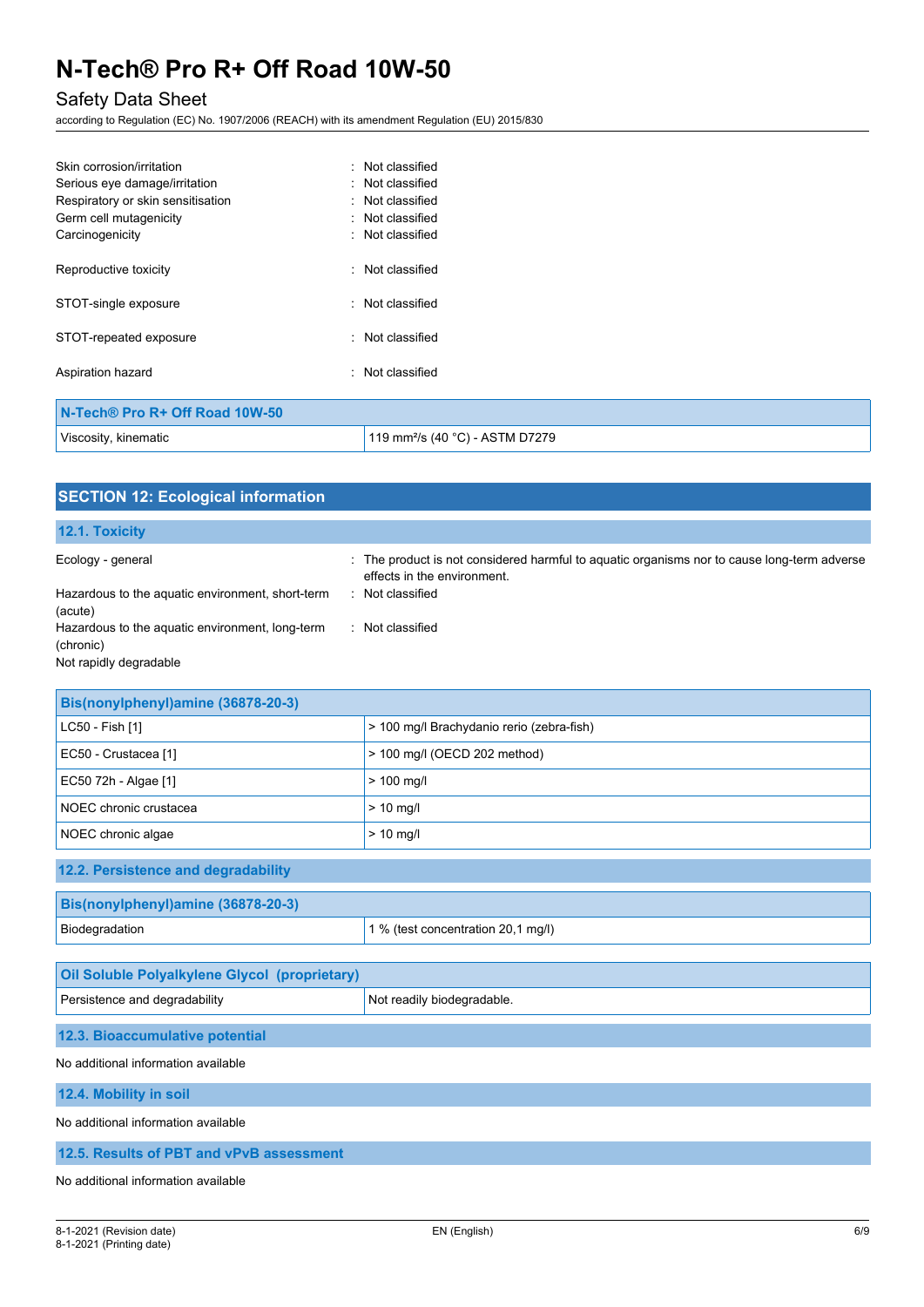### Safety Data Sheet

according to Regulation (EC) No. 1907/2006 (REACH) with its amendment Regulation (EU) 2015/830

#### **12.6. Other adverse effects**

No additional information available

# **SECTION 13: Disposal considerations**

# **13.1. Waste treatment methods**

Waste treatment methods : Dispose of contents/container in accordance with licensed collector's sorting instructions. European List of Waste (LoW) code : 13 02 05<sup>\*</sup> - mineral-based non-chlorinated engine, gear and lubricating oils

#### **SECTION 14: Transport information**

| In accordance with ADR / IMDG / IATA / ADN / RID |               |               |               |               |
|--------------------------------------------------|---------------|---------------|---------------|---------------|
| <b>ADR</b>                                       | <b>IMDG</b>   | <b>IATA</b>   | <b>ADN</b>    | <b>RID</b>    |
| 14.1. UN number                                  |               |               |               |               |
| Not regulated                                    | Not regulated | Not regulated | Not regulated | Not regulated |
| 14.2. UN proper shipping name                    |               |               |               |               |
| Not regulated                                    | Not regulated | Not regulated | Not regulated | Not regulated |
| 14.3. Transport hazard class(es)                 |               |               |               |               |
| Not regulated                                    | Not regulated | Not regulated | Not regulated | Not regulated |
| 14.4. Packing group                              |               |               |               |               |
| Not regulated                                    | Not regulated | Not regulated | Not regulated | Not regulated |
| <b>14.5. Environmental hazards</b>               |               |               |               |               |
| Not regulated                                    | Not regulated | Not regulated | Not regulated | Not regulated |
| No supplementary information available           |               |               |               |               |

#### **14.6. Special precautions for user**

**Overland transport** Not regulated **Transport by sea** Not regulated **Air transport** Not regulated **Inland waterway transport** Not regulated **Rail transport** Not regulated

**14.7. Transport in bulk according to Annex II of Marpol and the IBC Code**

Not applicable

### **SECTION 15: Regulatory information**

### **15.1. Safety, health and environmental regulations/legislation specific for the substance or mixture**

#### **15.1.1. EU-Regulations**

Contains no REACH substances with Annex XVII restrictions Contains no substance on the REACH candidate list Contains no REACH Annex XIV substances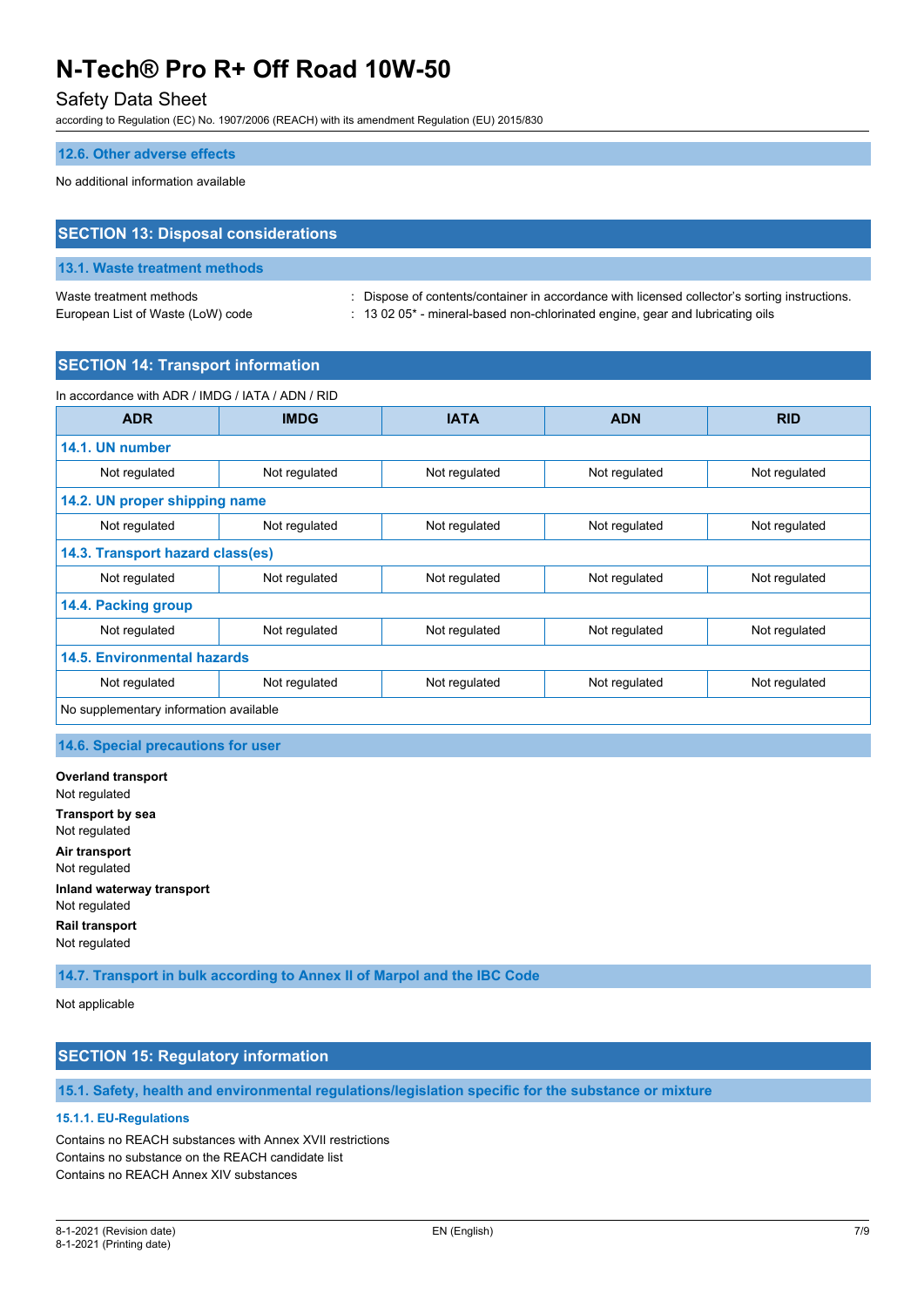# Safety Data Sheet

according to Regulation (EC) No. 1907/2006 (REACH) with its amendment Regulation (EU) 2015/830

Contains no substance subject to Regulation (EU) No 649/2012 of the European Parliament and of the Council of 4 July 2012 concerning the export and import of hazardous chemicals.

Contains no substance subject to Regulation (EU) No 2019/1021 of the European Parliament and of the Council of 20 June 2019 on persistent organic pollutants

#### **15.1.2. National regulations**

No additional information available

**15.2. Chemical safety assessment**

No chemical safety assessment has been carried out

### **SECTION 16: Other information**

| Indication of changes: |                                           |               |                 |
|------------------------|-------------------------------------------|---------------|-----------------|
| <b>Section</b>         | <b>Changed item</b>                       | <b>Change</b> | <b>Comments</b> |
|                        | Supersedes                                | Modified      |                 |
|                        | Revision date                             | Modified      |                 |
| 3                      | Composition/information on<br>ingredients | Modified      |                 |
| 4.1                    | First-aid measures after ingestion        | Modified      |                 |
| 9.1                    | Viscosity, kinematic                      | Modified      |                 |
| 9.1                    | Flash point                               | Modified      |                 |
| 9.1                    | Density                                   | Modified      |                 |
| 16                     | Abbreviations and acronyms                | Modified      |                 |

| Abbreviations and acronyms: |                                                                                                 |
|-----------------------------|-------------------------------------------------------------------------------------------------|
| <b>ADN</b>                  | European Agreement concerning the International Carriage of Dangerous Goods by Inland Waterways |
| <b>ADR</b>                  | European Agreement concerning the International Carriage of Dangerous Goods by Road             |
| <b>ATE</b>                  | <b>Acute Toxicity Estimate</b>                                                                  |
| <b>BCF</b>                  | <b>Bioconcentration factor</b>                                                                  |
| <b>BLV</b>                  | <b>Biological limit value</b>                                                                   |
| <b>BOD</b>                  | Biochemical oxygen demand (BOD)                                                                 |
| COD                         | Chemical oxygen demand (COD)                                                                    |
| <b>DMEL</b>                 | Derived Minimal Effect level                                                                    |
| <b>DNEL</b>                 | Derived-No Effect Level                                                                         |
| EC-No.                      | European Community number                                                                       |
| <b>EC50</b>                 | Median effective concentration                                                                  |
| EN                          | European Standard                                                                               |
| <b>IARC</b>                 | International Agency for Research on Cancer                                                     |
| <b>IATA</b>                 | International Air Transport Association                                                         |
| <b>IMDG</b>                 | International Maritime Dangerous Goods                                                          |
| <b>LC50</b>                 | Median lethal concentration                                                                     |
| LD50                        | Median lethal dose                                                                              |
| <b>LOAEL</b>                | Lowest Observed Adverse Effect Level                                                            |